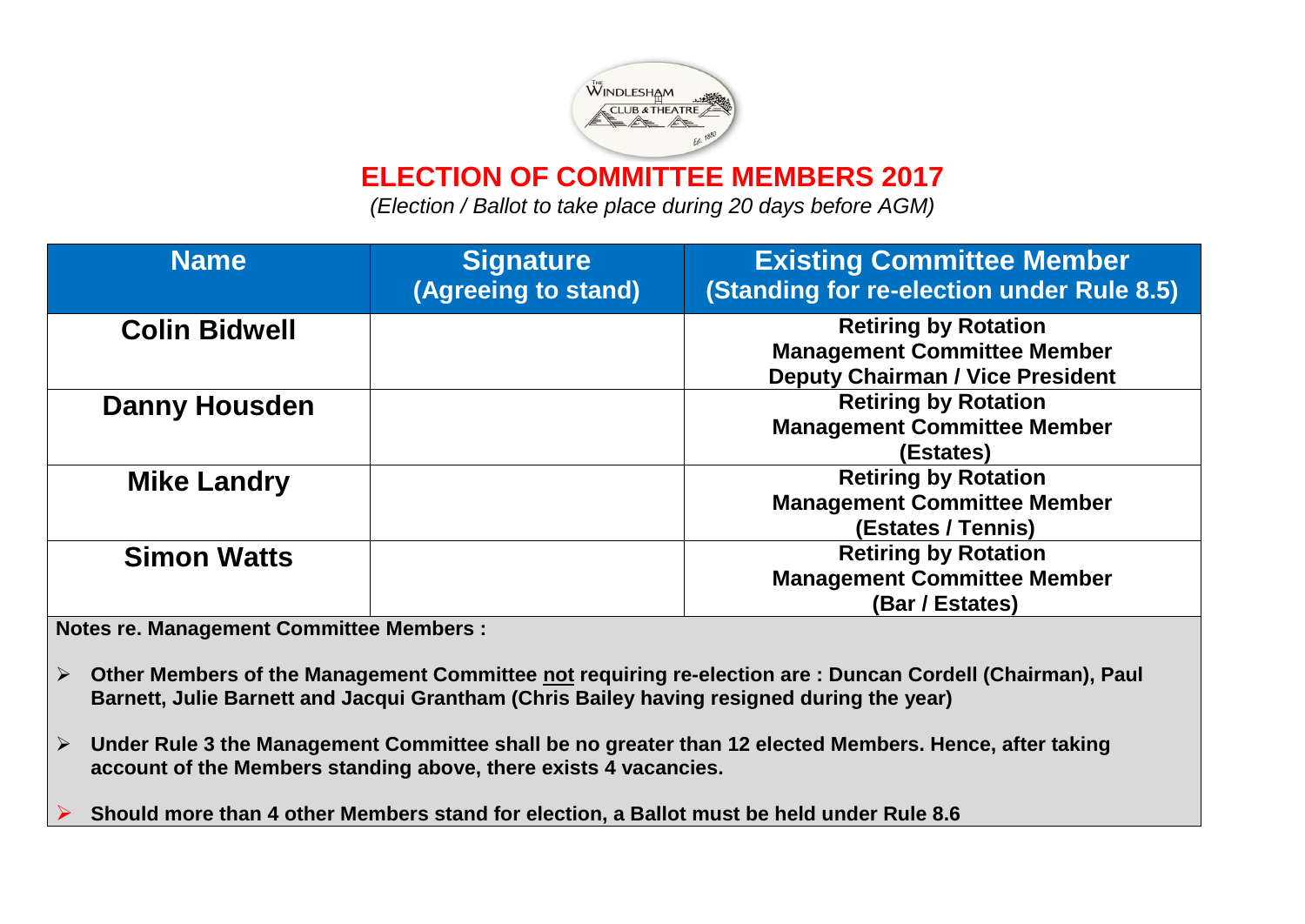

## **NON-COMMITTEE MEMBERS STANDING FOR ELECTION 2017** *A PERSONAL STATEMENT IS REQUIRED UNDER RULE 8.6*

| <b>Name</b> | <b>Signature</b><br>(Agreeing to stand) | <b>Proposed By</b><br>(Print Name / Sign) | <b>Seconded By</b><br>(Print Name / Sign) |
|-------------|-----------------------------------------|-------------------------------------------|-------------------------------------------|
|             |                                         |                                           |                                           |
|             |                                         |                                           |                                           |
|             |                                         |                                           |                                           |
|             |                                         |                                           |                                           |
|             |                                         |                                           |                                           |
|             |                                         |                                           |                                           |
|             |                                         |                                           |                                           |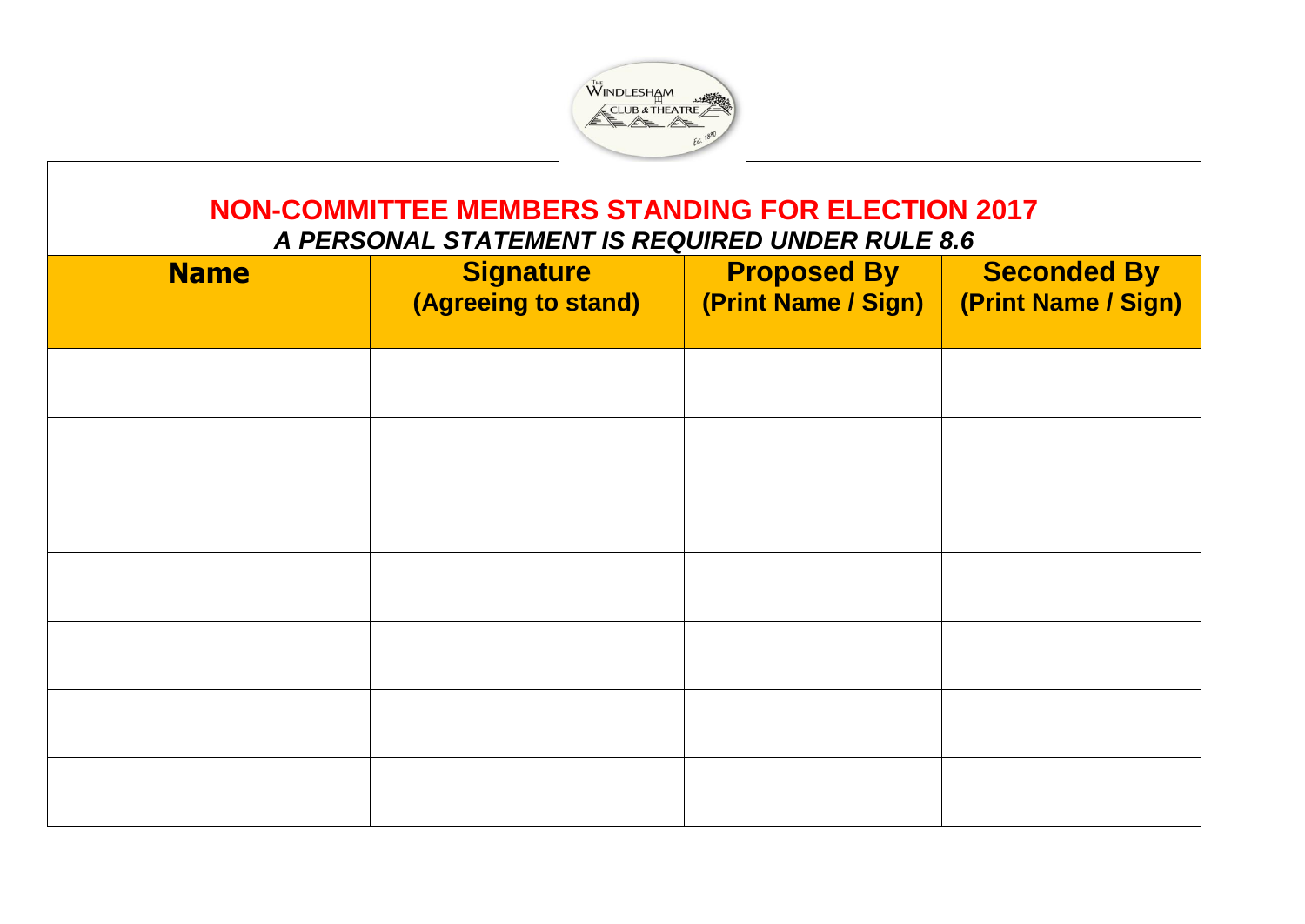## **ELECTION OF COMMITTEE OFFICERS 2016**

*(Election / Ballot to take place during 20 days before AGM*

| <b>Name</b>                                                                                                                                           | <b>Signature</b><br>(Agreeing to stand) | <b>Existing Committee Officer</b><br>(Standing for re-election under Rule 8.5)                                               |  |  |  |
|-------------------------------------------------------------------------------------------------------------------------------------------------------|-----------------------------------------|------------------------------------------------------------------------------------------------------------------------------|--|--|--|
| <b>Mark Scott</b>                                                                                                                                     |                                         | <b>Honorary Treasurer</b><br>Retiring under Rotation but after one year to re-<br>establish alternate retirement of Officers |  |  |  |
| Note:<br>Should more than one other Member be Proposed & Seconded in respect of the Office of Hon. Treasurer, a Ballot<br>must be held under Rule 8.6 |                                         |                                                                                                                              |  |  |  |